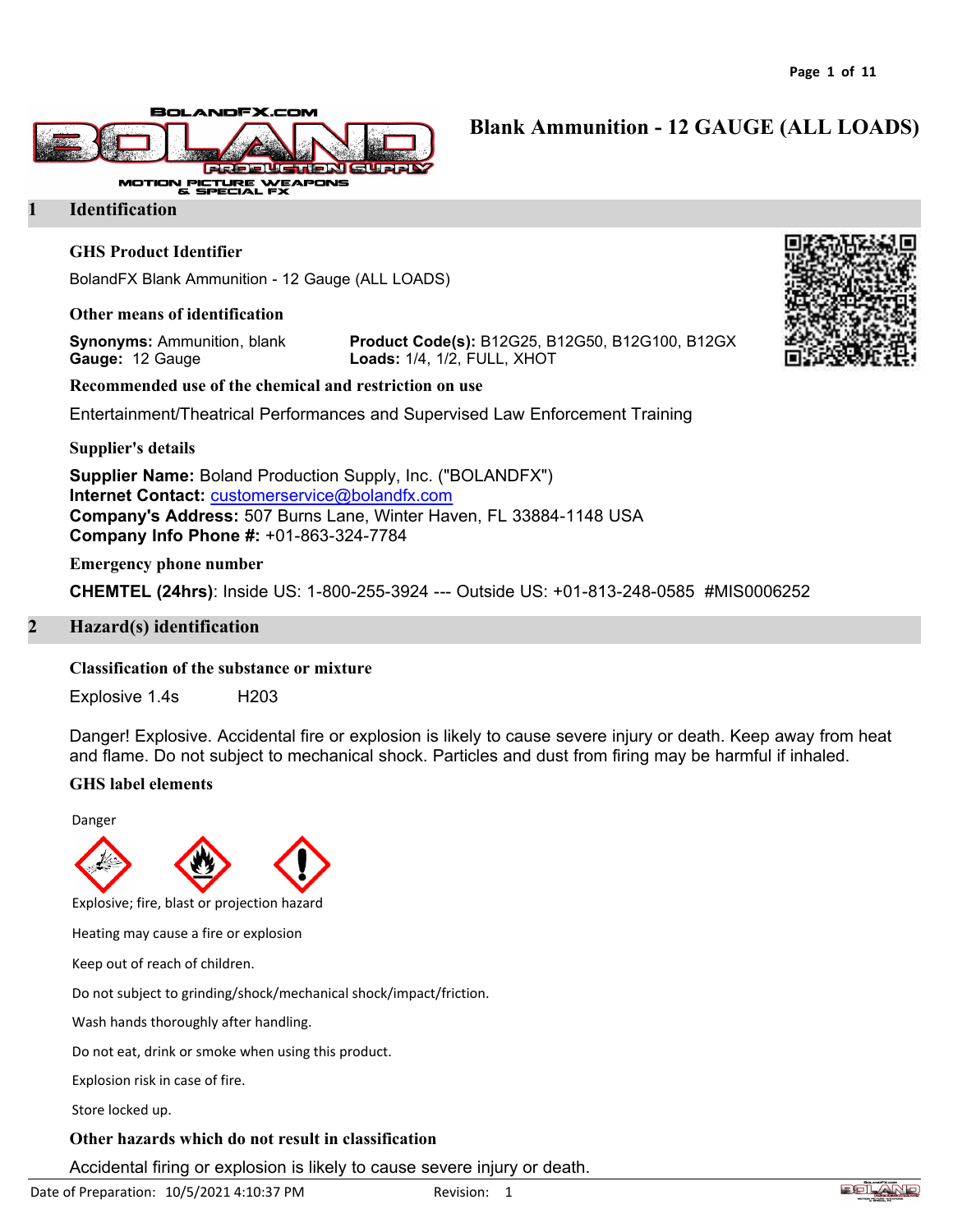| <b>HMIS Classification</b>      |               | <b>NFPA Rating</b>        |         |
|---------------------------------|---------------|---------------------------|---------|
| Health Hazard:                  |               | <b>Health Hazard:</b>     | 2       |
| <b>Chronic Health Hazard: *</b> |               | Fire:                     | 3       |
| <b>Flammability:</b>            |               | <b>Reactivity Hazard:</b> | 3       |
| <b>Physical hazards:</b>        | 3 (Explosive) | Special Hazard:           | $\star$ |

CAUTION: Residual dust may ignite.

**Unknown Acute Toxicity (GHS-US)** Not available

## **Human Threshold Response Data**

Odor Threshold: Unknown Irritation Threshold: Unknown

Immediately Dangerous to Life or Health: The IDLH for this product is not known. The IDLH for copper and lead is 100 mg/m<sup>3</sup>. The IDLH for barium nitrate is 50 mg/m<sup>3</sup>.

## **Storage Color Code:** Red (Flammable)

**Potential Health Effects**: This product is composed of a metal capsule which contains the various components completely sealed within. Therefore, under normal handling of this product, no exposure to any harmful materials will occur. When the product is fired, a small amount of residual dust and particles may be generated which may be slightly irritating to the eyes and the respiratory tract. The particles may contain trace amounts of these harmful substances:

Lead: Ingestion of large amounts of lead can cause abdominal pain, constipation, cramps, nausea, and/or vomiting. Chronic exposure can cause kidney damage, anemia, reproductive effects, developmental effects and permanent nervous system damage in humans including changes in cognitive function.

Copper: Inhalation of high concentrations of copper dusts and fumes may cause nasal irritaion and/or nausea, vomiting and stomach pain.

Antimony sulfide: Inhalation of high concentrations may cause dizziness, headache and nausea. Workers chronically exposed to high concentrations of antimony sulfide have developed heart and blood effects. Barium nitrate: Ingestion of large doses of soluble barium compounds can cause cyanosis, skeletal muscle paralysis, respiratory arrest, irregular heartbeat and hypertension.

## **It is unlikely that the amount of particles that someone would be exposed to from firing would be sufficient to cause any of these effects.**

**Aggravation of Pre-existing Conditions:** There are no medical conditions known to be aggravated by exposure to this product in its solid form. Exposure to lead can aggravate anemia, cardiovascular and respiratory disease.

**Potential Environmental Effects:** Product has not been tested for environmental properties.

## **3 Composition/information on ingredients**

| <b>Description</b>     | <b>CAS Number</b> | <b>EINECS</b><br><b>Number</b> | $\frac{0}{0}$ | <b>Note</b> |
|------------------------|-------------------|--------------------------------|---------------|-------------|
| Copper                 | 7440-50-8         | 231-159-6                      | $55 - 96$     | Primer      |
| Zinc                   | 7440-66-6         | 231-175-3                      | $10 - 55$     | Primer      |
| Normal Lead styphenate | 15245-44-0        | 239-290-0                      | $4 - 5$       | Primer      |
| Barium nitrate         | 10022-31-8        | 233-020-5                      | $3 - 3.5$     | Primer      |
| Antimony trisulfide    | 1345-04-6         | 215-713-4                      | $1 - 5$       | Primer      |
| Lead(II) thiocyanate   | 592-87-0          | 209-774-6                      | $0.1 - 0.6$   | Primer      |

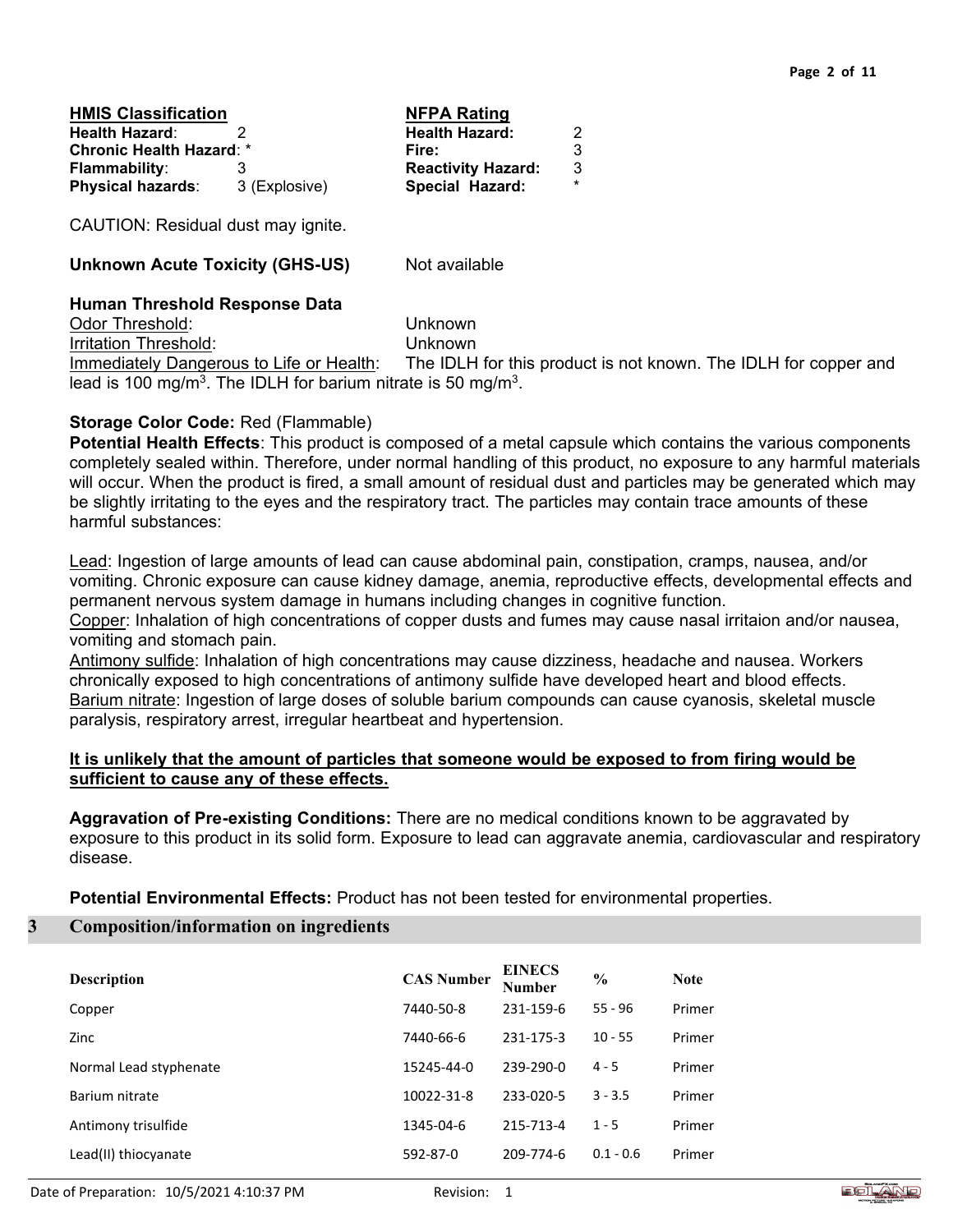| <b>Nitrocellulose</b> | 9004-70-0     |           | $54 - 96$ | Smokeless Powder                    |
|-----------------------|---------------|-----------|-----------|-------------------------------------|
| Nitroglycerin         | $55 - 63 - 0$ | 200-240-8 | $4 - 40$  | Smokeless Powder                    |
| Rosin                 | 8050-09-7     | 232-475-7 | $0.1 - 4$ | Combustible Dust (Smokeless Powder) |
| Diphenylamine         | 122-39-4      | 204-539-4 | $0.1 - 1$ | Smokeless Powder                    |
| Ethyl centralite      | 85-98-3       | 201-645-2 | $0.1 - 1$ | Smokeless Powder                    |
| Potassium nitrate     | 7757-79-1     |           | $0.1 - 1$ | Doublebase Powder                   |
|                       |               |           | 0         |                                     |

# **4 First-aid measures**

## **Description of necessary first-aid measures**

**Inhalation:** If symptoms of lung irritation occur (coughing, wheezing or breathing difficulty), remove from exposure area to fresh air immediately. If breathing is difficult, give oxygen. If breathing has stopped, perform artificial respiration. Keep affected person warm and at rest. Get immediate medical attention. **Ingestion:** If ingested, give large amounts of water to drink if concious, but do not induce vomiting. Never give anything by mouth to an unconscious person. Get immediate medical attention.

**Skin Contact:** Wash skin with plenty of soap and water.

**Eye Contact:** Immediately flush out fumes or particles cautiously with large amounts of water for at least 15 minutes, occasionally lifting lower and upper eyelids. If eye irritation develops, call a physician at once.

**Most important symptoms/effects, acute and delayed**

**Inhalation:** Smoke may cause respiratory irritation.

**Eye Contact:** Smoke may cause eye irritation.

**Ingestion:** Weakness, dizziness, headache, nausea, convulsions, unconciousness, death.

#### **Indication of immediate medical attention and special treatment needed, if necessary**

If you feel unwell, seek medical advice.

## **5 Fire-fighting measures**

## **Suitable extinguishing media**

DO NOT FIGHT FIRE INVOLVING EXPLOSIVES. **Unsuitable Extinguising Media:** DO NOT fight fires involving explosives.

#### **Specific hazards arising from the chemical**

**Fire Hazard:** In case of fire involving explosives: Evacuate area. DO NOT fight fires involving explosives. Consult the most current Emergency Response Guidebook (ERG), Guide 112 for additional information. Material contained within the shell is flammable.

**Explosion Hazard:** Explosive, Division 1.4s - Chemicals and items which have a fire hazard and either a minor blast hazard or a minor projection hazard or both, but not a mass explosion hazard. Extreme risk of explosion from shock, friction, fire or other sources of ignition. Material contained within the shell may explode when in contact with flammable or organic substances and confined during a fire.

**Reactivity Hazard:** Material contained within the shell reacts violently with many chemicals causing a fire and explosion hazard. Material is sensitive to friction, shock, impact, and electrostatic discharge.

| Explosive: YES                        |
|---------------------------------------|
| Combustible: Not applicable           |
| Flash Point (oC): Not applicable      |
| Lower Explosive Limit: Not applicable |
| Upper Explosive Limit: Not applicable |

Flammable: Internal contents - YES Pyrophoric: No Burning Rate of Material: Not applicable Autoignition Temp: No data Flammability Classification: (defined by 29 CFR 1910.1200): Explosive



**Page 3 of 11**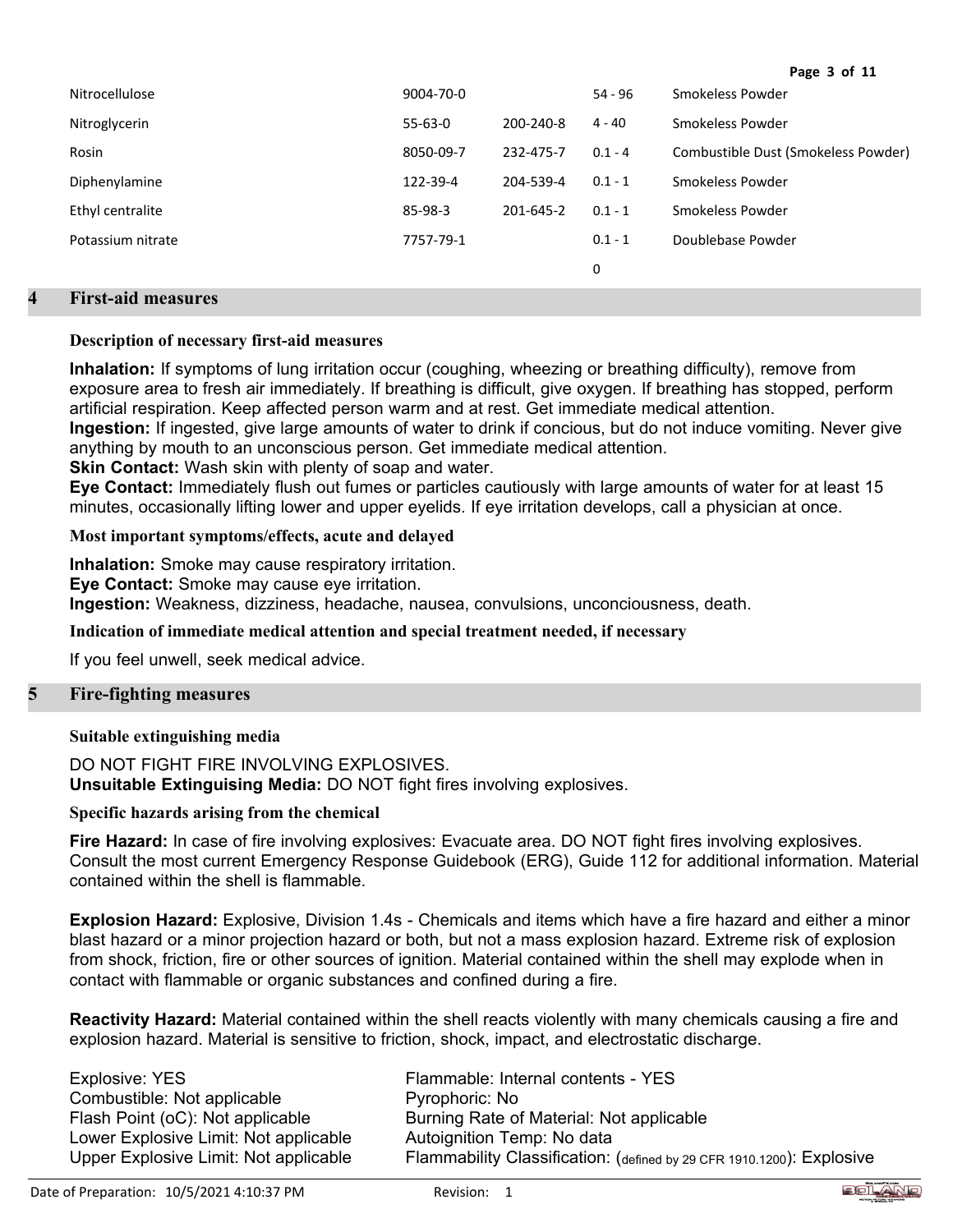# **Special protective actions for fire-fighters**

**Precautionary Measures Fire:** This product is an explosive with a fire, projection, or blast hazard. DO NOT FIGHT FIRES INVOLVING EXPLOSIVE MATERIALS.

**Firefighting Instructions:** DO NOT ATTEMPT TO FIGHT FIRE. Immediately evacuate all personnel from the area to a safe distance. Guard against re-entry. Thermal decomposition can lead to release of irritating gases and vapors.

**Protection During Firefighting:** When controlling fire before involvement of explosives, firefighters should wear positive pressure self-containing breathing apparatus (SCBA) and full turnout gear.

**Hazardous Combustion Products:** Carbon oxides (CO, CO2). Nitrogen oxides. Metal oxides.

**Reference to Other Sections:** Refer to section 9 for flammability properties.

# **6 Accidental release measures**

## **Personal precautions, protective equipment and emergency procedures**

**General Measures:** Keep away from heat, sparks, open flames, hot surfaces - NO SMOKING. Eliminate every possible source of ignition. Evacuate danger area.

## **For Non-Emergency Personnel**

**Protective Equipment:** Use appropriate personal protection equipment (PPE). **Emergency Procedures:** Evacuate danger area.

### **For Emergency Personnel**

### **Protective Equipment:** Equip crew with proper protection.

**Emergency Procedures:** Upon arrival at the scene, a first responder is expected to recognize the presence of dangerous goods, protect oneself and the public, secure the area, and call for the assistance of trained personnel as soon as conditions permit.

#### **Environmental precautions**

Prevent cartridge entry to landfill, sewers and public waters.

## **Methods and materials for containment and cleaning up**

The flammable contents of this product are contained within a brass casing so direct contact is unlikely. The brass casing may represent an explosion hazard and should be handled carefully. This product may explode if subjected to heat, flame, friction, impact, static discharge or mechanical shock. Remove all sources of ignition. Use non-sparking equipment or soft natural bristle brush and conductive rubber or conductive plastic shovel to clean up residual powders after firing and dispose accordingly. A spill of this material will normally not require emergency response team capabilities.

## **7 Handling and storage**

### **Precautions for safe handling**

**Hygiene Measures:** This product is an Explosive, Division 1.4s. Protect against physical damage. Handle in accordance with good industrial hygiene and safety procedures. Wash hands with mild soap and water before eating, drinking, or smoking and again when leaving work.

## **Conditions for safe storage, including any incompatibilities**

Store in a cool, dry, well-ventilated location below 65.5°C (150°F), away from any area where the fire hazard may be acute.

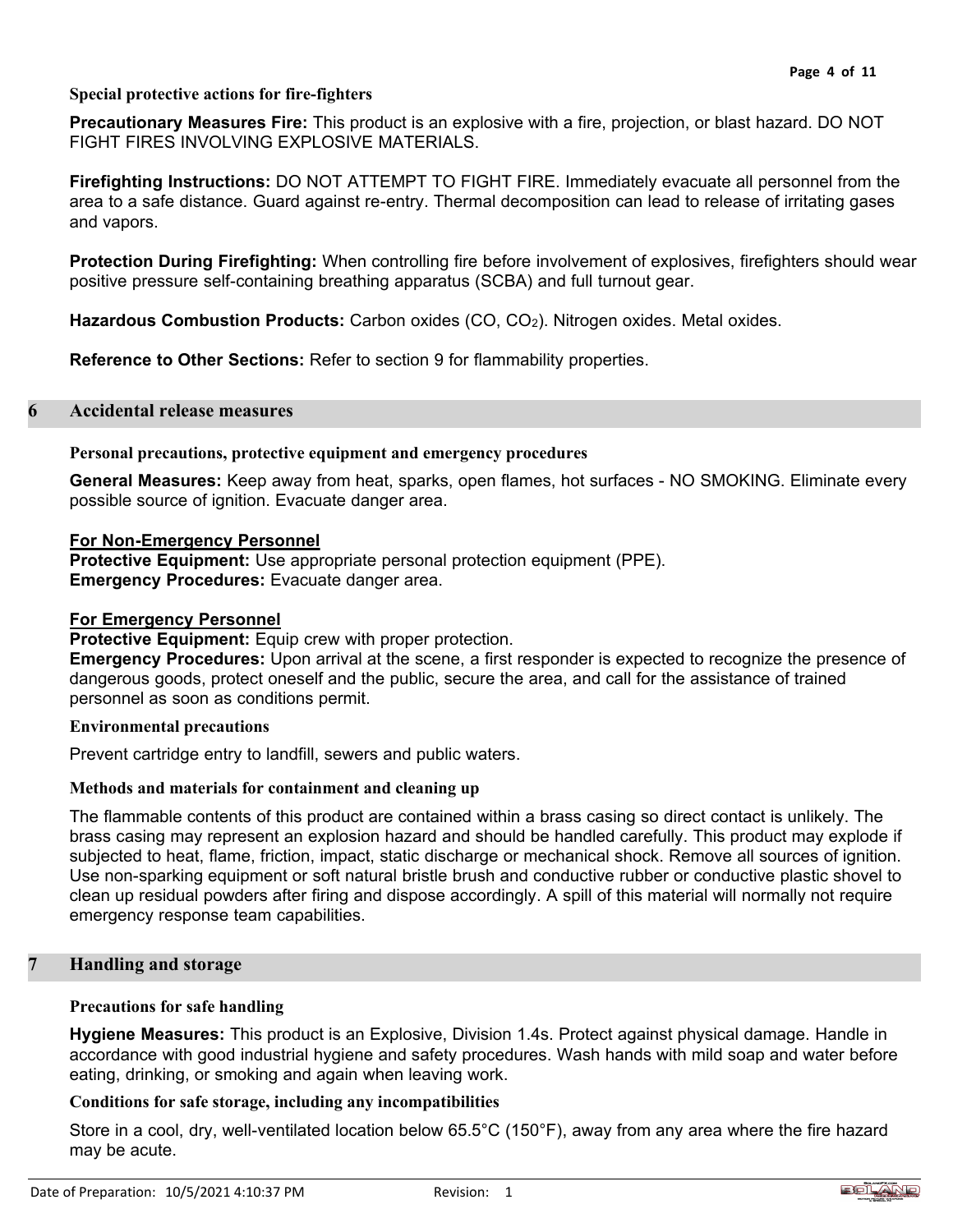| <b>Shelf Life Limitations:</b>               | Indefinite at 50°-90°F and 30% relative humidity                           |
|----------------------------------------------|----------------------------------------------------------------------------|
| <b>Incompatible Materials for Packaging:</b> | Package only in DOT approved containers                                    |
| Incompatible Materials for Storage or        | Heat sources. Direct sunlight and ultraviolet light. Acids, bases, Class A |
| Transport:                                   | & B explosives, strong oxidizers, and caustics                             |

Separate from incompatibles. Storage and use areas should be designated "No Smoking" areas. Cartridges may be hazardous when empty since they retain product residues (vapors, dust); observe all warnings and precautions listed for the product. Do not pressurize or expose containers to heat, flame, sparks, static electricity or other sources of ignition. Avoid contact with any ammonia compounds. Follow appropriate explosive safety measures.

### **8 Exposure controls/personal protection**

### **Control parameters**

| CAS#          | <b>CHEMICAL</b><br><b>NAME</b> | <b>ACGIH TLV</b>                                                | <b>OSHA PEL</b>                                                          | <b>INTERNATIONAL CODES</b>                                                                                                                                                                                             |
|---------------|--------------------------------|-----------------------------------------------------------------|--------------------------------------------------------------------------|------------------------------------------------------------------------------------------------------------------------------------------------------------------------------------------------------------------------|
| 7440-50-8     | Copper                         | $0.2 \text{ mg/m}^3$ (fume),<br>1 mg/m $3$ (dusts<br>and mists) | 0.1 mg/m <sup>3</sup><br>(fume),<br>$1$ mg/m $3$<br>(dusts and<br>mists) | Austria, Belgium, Canada: 0.2 mg/m <sup>3</sup><br>(fumes), 1 mg/m <sup>3</sup> (dusts)<br>Denmark: 1.0 mg/m <sup>3</sup> (dust & powder)<br>Germany (MAK): 0.1 mg/m <sup>3</sup> (fume), 1<br>$mg/m3$ (dusts & mists) |
| 7440-66-6     | Zinc                           | None established                                                | None<br>established                                                      | None established                                                                                                                                                                                                       |
| 15245-44-4    | Lead styphenate                | None established                                                | None<br>established                                                      | None established                                                                                                                                                                                                       |
| 10022-31-8    | Barium nitrate                 | $0.5 \text{ mg/m}^3$                                            | 0.5 mg/m <sup>3</sup>                                                    | Germany (MAK): $0.5 \text{ mg/m}^3$ (I), Peak = II<br>(2)<br>Austria, Belgium, Denmark, Finland,<br>Hungary, Netherlands, Poland,<br>Switzerland, U.K.: 0.5 mg/m <sup>3</sup>                                          |
| 1345-04-6     | Anitmony<br>trisulfide         | $0.5 \text{ mg/m}^3$                                            | $0.5 \text{ mg/m}^3$                                                     | Austria, Belgium, Denmark, France,<br>Finland, Germany, Hungary, Netherlands,<br>Norway, Poland, Sweden, U.K.: 0.5 mg/m <sup>3</sup>                                                                                   |
| 592-87-0      | Lead thiocyanate               | None established                                                | None<br>established                                                      | None established                                                                                                                                                                                                       |
| $55 - 63 - 0$ | Nitroglycerin                  | $0.5 \text{ mg/m}^3$                                            | 2 mg/m $3$<br>(skin)                                                     | None established                                                                                                                                                                                                       |
| 122-39-4      | Diphenylamine                  | 10 mg/m $3$                                                     | None<br>established                                                      | None established                                                                                                                                                                                                       |
| 85-98-3       | Ethyl centralite               | None established                                                | None<br>established                                                      | None established                                                                                                                                                                                                       |

## **Appropriate engineering controls**

Prevent buildup of static electric charges. A system of local and/or general exhaust is recommended if significant dusting occurs or fumes are generated. Local exhaust ventilation is generally preferred because it can control the emissions of the contaminant at its source, preventing dispersion of it into the general work area. Otherwise, use general exhaust ventilation. Emergency eye wash should be available in the immediate vicinity of any potential exposure.

## **Individual protection measures**

| <b>Skin Protection:</b>        | Not normally needed                                                         |
|--------------------------------|-----------------------------------------------------------------------------|
| <b>Eye/Face Protection:</b>    | Use safety glasses                                                          |
| <b>Respiratory Protection:</b> | Not normally needed                                                         |
| <b>General Hygiene:</b>        | Do not eat, drink, or smoke while using this product. Wash hands after use. |

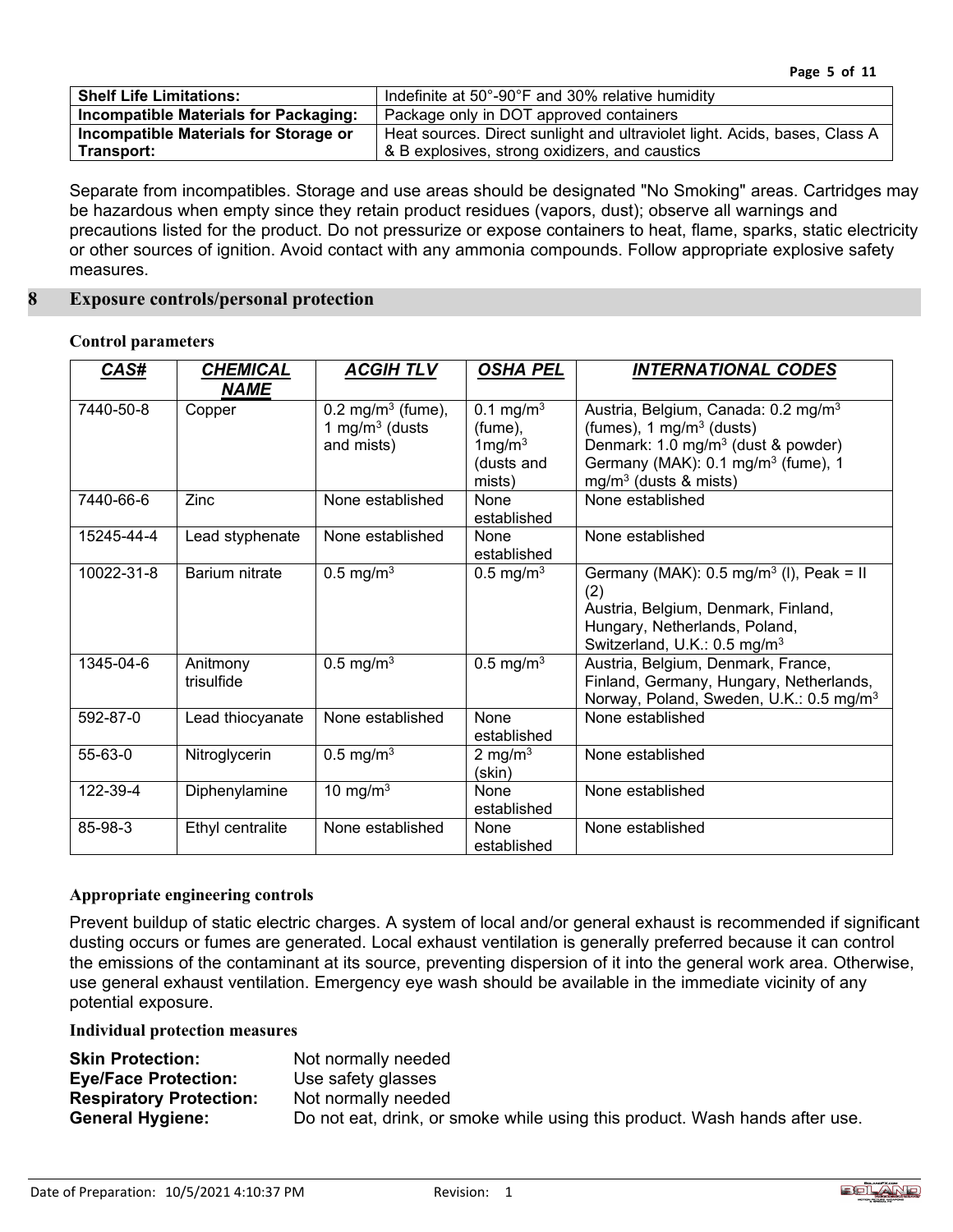## **9 Physical and chemical properties**

# **Physical and chemical properties**

| <b>PROPERTY</b>             | <b>VALUE</b>                | <b>PROPERTY</b>                            | <b>VALUE</b>      |
|-----------------------------|-----------------------------|--------------------------------------------|-------------------|
| Appearance:                 | Plastic hull, with wad      | Vapor Density (air=1):                     | Not available     |
| Odor:                       | Acrid smoke after firing    | Boiling Point (°F):                        | Not available     |
| <b>Molecular Weight:</b>    | Not available               | <b>Melting Point:</b> Not available        |                   |
| <b>Physical State:</b>      | Solid                       | Specific Gravity (g/cc):                   | 1.5 (approximate) |
| pH:                         | Not available               | <b>Bulk Density:</b>   Not available       |                   |
| Vapor Pressure (mm Hg):     | Not available               | Viscocity (cps):                           | Not available     |
| <b>Vapor Density:</b>       | Not available               | <b>Decomposition Temperature:</b>          | 82°C (180°F)      |
| Solubility in Water (20°C): | Negligible at 20° C (68° F) | <b>Evaporation Rate:</b>                   | Not available     |
| Volatiles, % by Volume:     | Not available               | <b>Octano/water partition coefficient:</b> | Not available     |
|                             |                             |                                            |                   |

**Explosive Properties:** Explosive, Division 1.4s - Chemicals and items which have a fire hazard and either a minor blast hazard or a minor projection hazard or both, but not a mass explosion hazard.

**Explosion Data - Sensitivity to Mechanical Impact:** Sensitive to mechanical impact.

**Explosion Data - Sensitivity to Static Discharge:** Static discharge could act as an ignition source to cartridge contents.

## **10 Stability and reactivity**

### **Reactivity**

Reacts violently with many chemicals causing fire and explosion hazard. Material within cartridge shell is sensitive to friction, shock, mechanical shock, impact, and elctrostatic discharge.

## **Chemical stability**

Stable under conditions of recommended handling, proper use, and storage. (see section 7).

#### **Possibility of hazardous reactions**

Hazardous polymerization will not occur.

#### **Conditions to avoid**

Avoid shock, heat, electrostatic discharge, impact, friction, open flame, ignition sources and incompatibles.

#### **Incompatible materials**

Heat sources. Direct sunlight and ultraviolet light. Acids, strong oxidizers, caustics, ammonia, Class A and B explosives.

#### **Hazardous decomposition products**

Carbon oxides (CO, CO2), nitrogen oxides, lead fumes, metal oxides, copper oxides, barium oxides, lead oxides, sulfur, zinc oxides, cyanates, ammonia.

## **11 Toxicological information**

## **Toxicological (health) effects**

Data is provided for lowest value of any component of material within the cartridge shell: Oral rat LD<sub>50</sub>: 355mg/kg; skin rabbit LD<sub>50</sub>: 375g/kg. Lead components may affect fetal development, cause nervous system damage and may reduce male reproductive function and are classified by IARC as 2A (probably carcinogenic to humans) and are listed in 29 CFR part 1910 Subpart Z. Antimony sulfide is IARC category 3 (not classifiable as to human carcinogenicity).

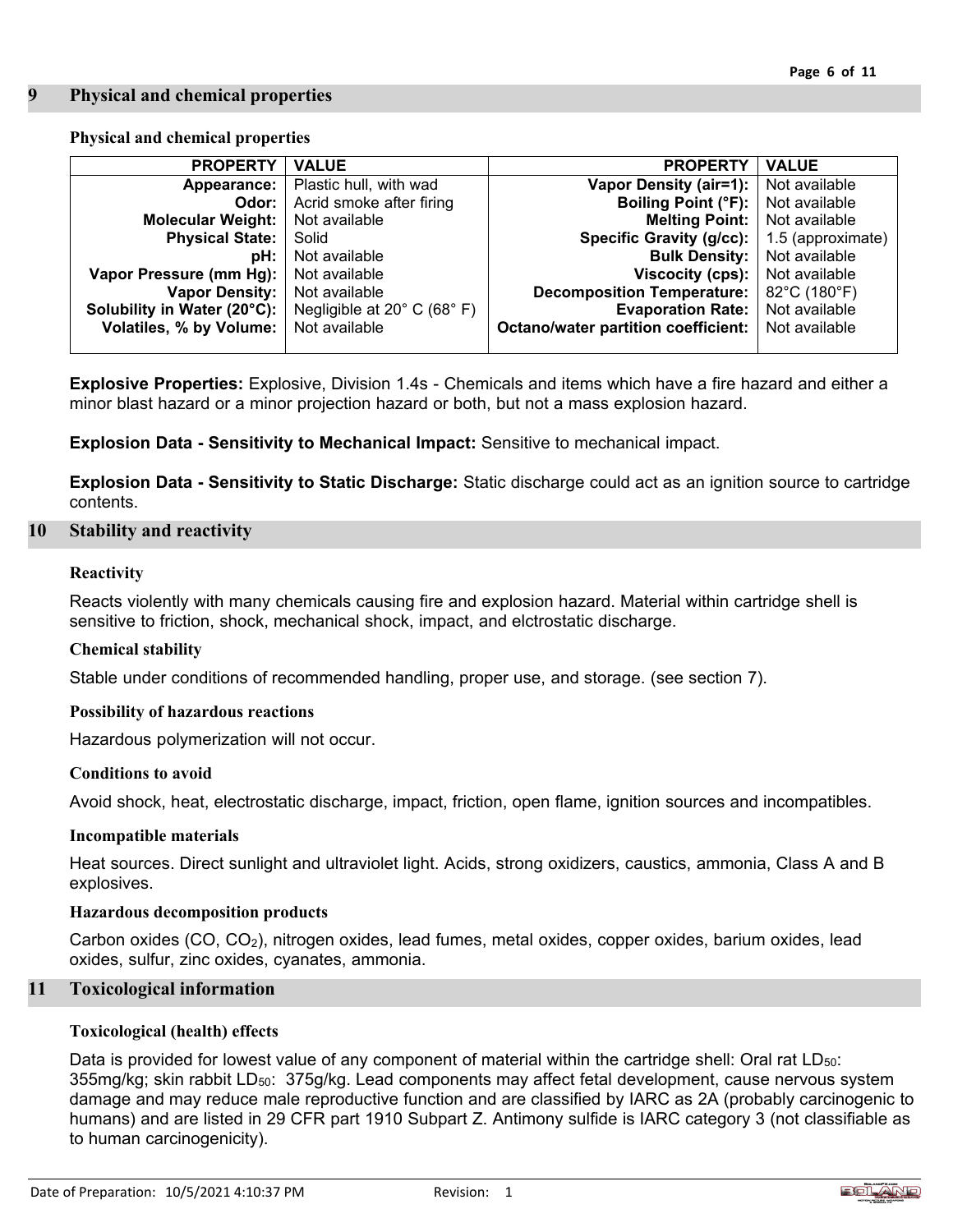## **Information on the likely routes of exposure**

The physical nature of this product makes absorption from any route unlikely. A small amount of inhalable particles and dust may be created when fired.

## **Delayed and immediate effects and also chronic effects from short and long term exposure**

Medical conditions generally recognized as being aggravated by exposure: Severe untreated anemia and glaucoma may be aggravated by extreme overexposure to nitroglycerin in the workplace. Aggravation of these conditions has never been reported as a consequence of workplace exposure but has been reported following protracted medicinal overdosage of nitroglycerin. Alcohol has been reported to intensify any adverse reaction to nitroglycerin. Not listed as a carcinogen by National Toxicity Program (NTP); not regulated as a carcinogen by Occupational Safety and Health Administration (OSHA); not evaluated by International Agency for Research on Cancer (IRAC). Rats dosed for a lifetime showed a decreasein the number of mammary and pituitary tumors that usually occur.

#### **Interactive effects**

None known or reported.

### **Mixtures**

None known or reported.

### **12 Ecological information**

### **Toxicity**

### **Primer**

No data is avalable on the primer component. Individual constituents are as follows:

Copper: The toxicity of copper to aquatic organisms varies significantly not only with the species, but also with the physical and checmical characteristics of the water, such as its temperatures, hardness, turbidity and carbon dioxide content. Copper concentration varying from 0.1 to 1.0 mg/l have been found by various investigators to be not toxic for most fish. However, concentrations of 0.015 to 3.0 mg/l have been reported as toxic, particularly in soft water to many kinds of fish, crustacea, insects, and plankton. Lead: LC 50 (48 hrs.) to bluegill (Lepomis macrochirus) is reported to be 2-5 mg/l. Lead is toxic to

## waterfowl.

Zinc: The following concentrations of zinc have been reported as lethal to fish:

Rainbow trout fingerlings: 0.13 mg/l, 12-24 hours

Bluegill sunfish: 6 hr TLM - 1.9 - 3.6 g/l (soft water, 30°C)

Rainbow trout: 4 mg/l (hard water) 3 days

Sticklebacks: 1 mg/l (soft water) 24 hours

The presence of copper appears to have a synergistic effect on the toxicity of zinc towards fish.

## **Powder**

**Ecology - General:** This material is hazardous to the aquatic environment. Keep out of sewers and waterways. **Ecology - Water:** Toxic to aquatic life. Toxic to aquatic life with long lasting effects.

| Nitroglycerin (55-63-0) |                                                                                      |
|-------------------------|--------------------------------------------------------------------------------------|
| <b>LC50 Fish 1</b>      | 0.87 - 3.25 mg/l (Exposure time: 95 h - Species: Lepomis macrochirus [flow-through]) |
| EC50 Daphnia 1          | 46 - 55 mg/l (Exposure time: 48 h - Species: Daphnia magna)                          |
| <b>LC50 Fish 2</b>      | 087 - 2.21 mg/l (Exposure time: 96 h - Species: Lepomis macrochirus [Static])        |
| <b>EC50 Daphnia 2</b>   | 38 - 55 mg/l (Exposure time: 48 h - Species: Daphnia magna [Staitc])                 |

| Diphenylamine (122-39-4) |                                                                                      |
|--------------------------|--------------------------------------------------------------------------------------|
| LC50 Fish 1              | 3.47 - 4.14 mg/l (Exposure time: 96 h - Species: Pimephales promelas [flow-through]) |
| <b>EC50 Daphnia 1</b>    | 1.69 - 2.46 mg/l (Exposure time: 48 h - Species: Daphnia magna)                      |
| ErC50 (algae)            | 0.36 mg/l (Exposure time: 72 h - Species: Green algae)                               |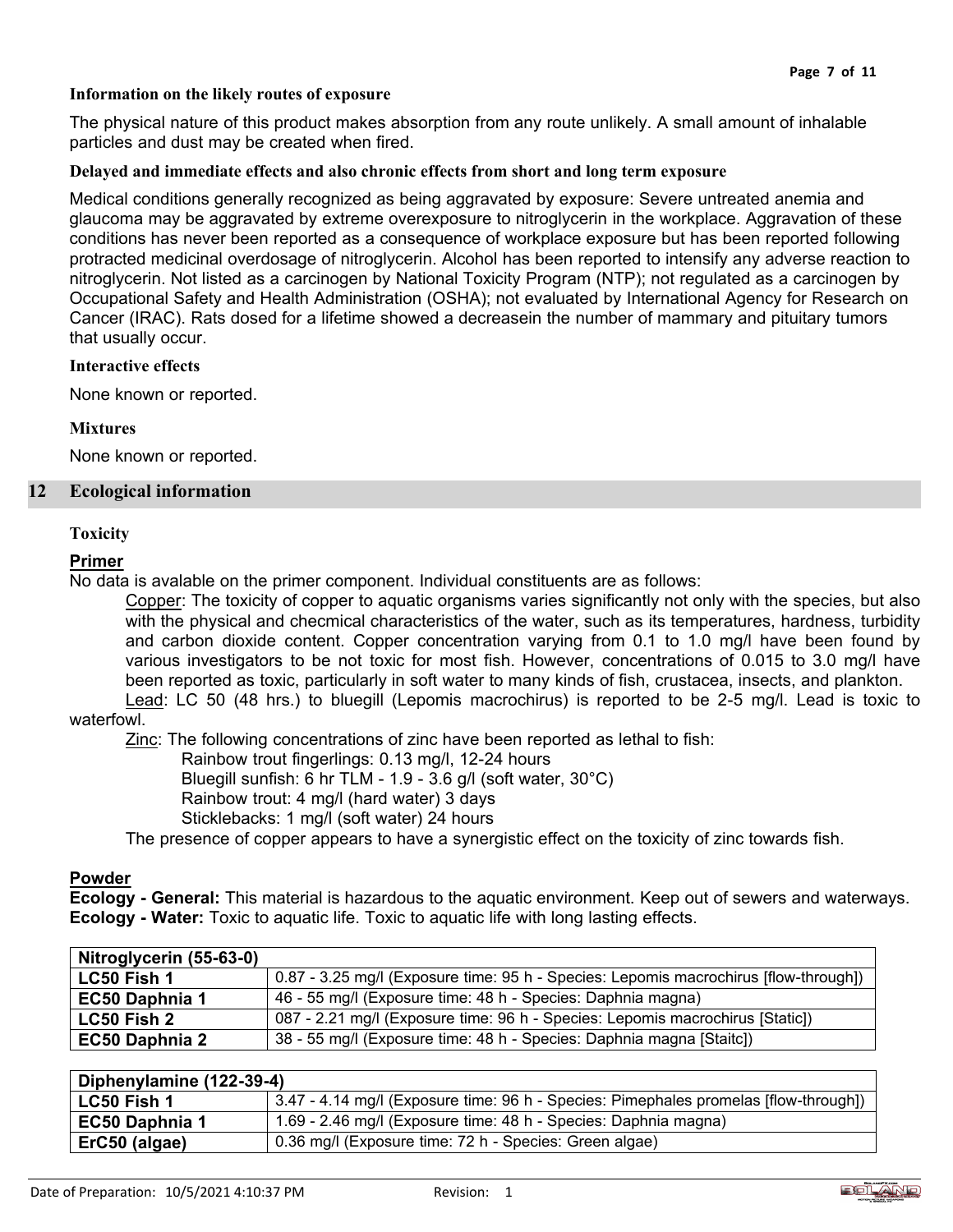| Rosin (8050-09-7) |                                                               |
|-------------------|---------------------------------------------------------------|
| EC50 Daphnia 1    | 3.8 - 5.4 mg/l (Exposure time: 48 h - Species: Daphnia magna) |

## **Persistence and degradability**

## **Primer**

Not expected to biodegrade. May decompose in soil leading to accumulation of lead.

## **Powder**

Not available

### **Bioaccumulative potential**

## **Primer**

No data

# **Powder**

| Diphenylamine (122-39-4) |        |  |
|--------------------------|--------|--|
| BCF Fish 1               | 51-253 |  |
| Log Pow                  | 3.5    |  |

### **Mobility in soil**

Primer: Dissolved lead from primer may migrate through soil. Powder: Not available

## **Other adverse effects**

Avoid release of cartridges to the environment.

## **13 Disposal considerations**

#### **Disposal methods**

**Waste Treatment Methods:** Hazardous waste due to potential risk of explosion. Dispose of waste material in accordance with all local, regional, national, and international regulations.

**Non-Fired/Misfire Cartridge Considerations:** Non-fired cartridges, or those blank cartridges determined to be misfires, should be submerged and stored in water within a one gallon, heavy-duty, polyethylene F-style jug with a wide mouth screw-cap until at which time they are disposed of in accordance within applicable local, state, provincial, territorial, federal and international regulations. Soaked cartridges are considered hazardous waste [Flammable solid, inorganic, n.o.s.].

**Waste Disposal Recommendations:** Destroy and dispose of in accordance with applicable local, state, provincial, territorial, federal and international regulations.

**Additional Information:** Care must be taken to prevent environmental contamination from the use of this material. The user of this material has the responsibility to dispose of unused material, residues and containers in compliance with all relevant local, state and federal laws and regulations regarding treatment, storage and disposal for hazardous and nonhazardous wastes. Whatever cannot be saved for recovery or recycling should be handled as hazardous waste and sent to a RCRA approved incinerator or disposed in a RCRA approved waste facility. Prevent cartridge(s) entry to landfill, sewers and public waters.

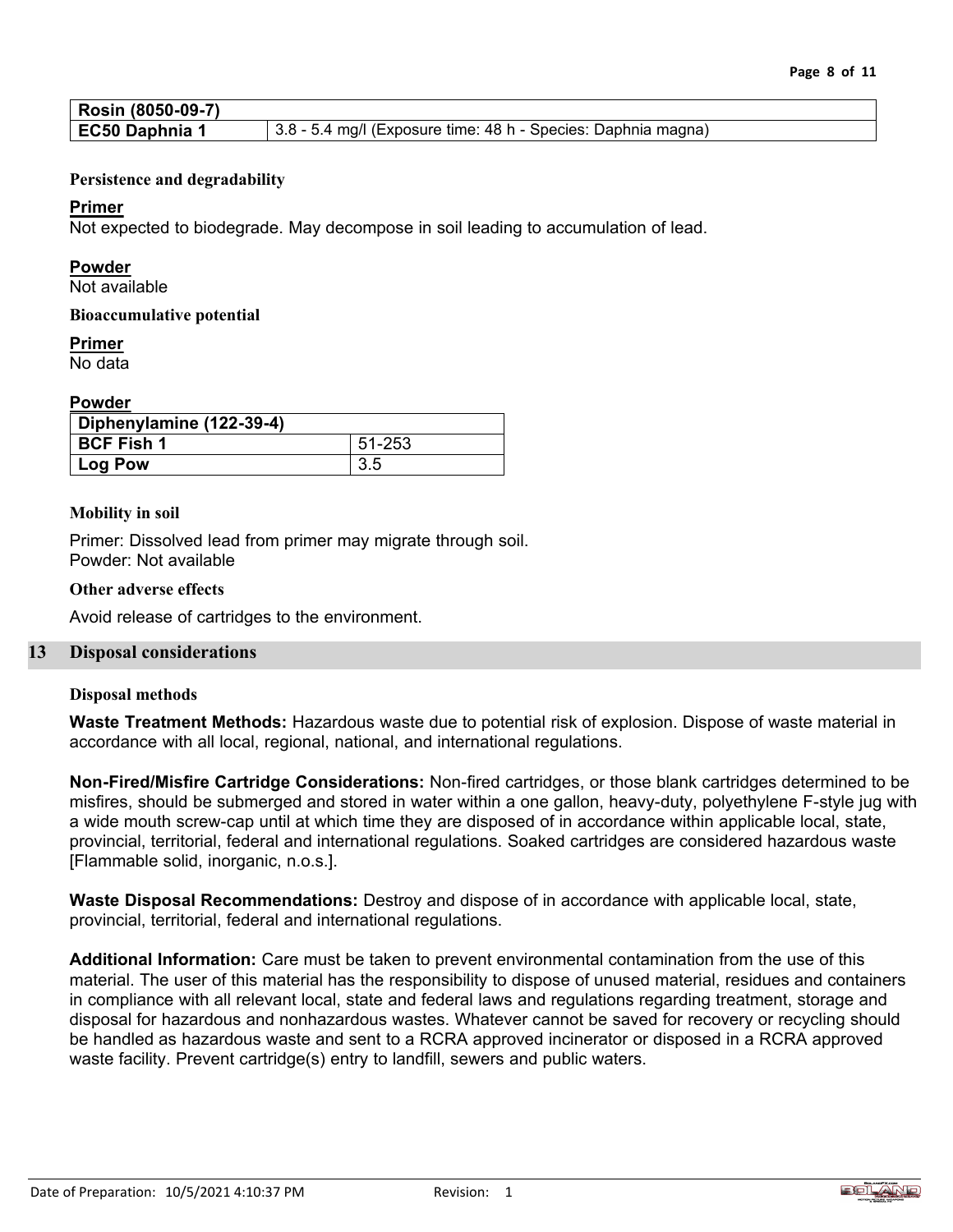### **14 Transport information**

### **UN Number**

UN0014

### **UN Proper Shipping Name**

Cartridges, Small Arms, Blank

### **Transport hazard class(es)**

### **In Accordance with DOT**

#### **49CFR**<br><u>UN#: UN0014</u> **Proper Shipping Name:** Cartridges, Small Arms, Blank **Hazard Class:** 1.4s **Packing Group:** None



NOTE: When shipped via Ground within the domestic US, this item may be declared ORM-D, Cartridges, Small, Arms (label below). Specific inner packaging, outer packaging, label, and total per carton weight restrictions apply.



### **In Accordance with IATA**

Please consult applicable regulations prior to air shipment.

#### **Packing group, if applicable**

None

### **15 Regulatory information**

#### **Safety, health and environmental regulations specific for the product in question**

*US FEDERAL*

| <b>TSCA</b>                  | The compoents of this product are listed on the Toxic Substance Control Act inventory.                                                                                                                                                                                                                                                                          |                                            |            |                  |                           |
|------------------------------|-----------------------------------------------------------------------------------------------------------------------------------------------------------------------------------------------------------------------------------------------------------------------------------------------------------------------------------------------------------------|--------------------------------------------|------------|------------------|---------------------------|
| <b>CERCLA</b>                | 25 pounds (based on nitroglycerin content); Copper R.Q 5000 lbs); Zinc (R.Q.1000 lbs); Antimony compounds (R.Q.<br>5000 lbs), Nitroglycerin (R.Q. 10 lbs); Lead thiocyanate (R.Q. 10 lbs); Lead compounds (Lead styphnate: R.Q. 10 lbs).<br>(No reporting is required if diameter of the pieces of metal is equal to or esceeds 100 micrometers (0.004 inches). |                                            |            |                  |                           |
| <b>SARA 313</b>              | Copper, CAS No. 7440-50-8, Lead compounds (lead styphnate), Lead Thiocyanate, CAS No. 592-87-0, Zinc (fume or<br>dust), Barium compounds, Antimony conpounds, Nitroglycerin, CAS No. 55-63-0, Diphenylamine, CAS No. 122-39-4.                                                                                                                                  |                                            |            |                  |                           |
| <b>SARA 313 Hazard Class</b> | Acute - YES                                                                                                                                                                                                                                                                                                                                                     | Chronic - YFS                              | Fire - YFS | Reactivity - YES | Release of Pressure - YES |
| <b>SARA 302 EHA List</b>     |                                                                                                                                                                                                                                                                                                                                                                 | Reportable Quantity: 25 pounds (CERCLA RQ) |            |                  |                           |

R.Q. = Reportable Quantity

## *STATE RIGHT-TO-KNOW STATUS*

| Component           | CAS#       | *CA Prop 65 | <b>New Jersey</b> | Pennsylvani | <b>Massachusett</b> | Michigan   |
|---------------------|------------|-------------|-------------------|-------------|---------------------|------------|
|                     |            |             |                   |             |                     |            |
| Copper              | 7440-50-8  | Not listed  |                   |             |                     |            |
| Zinc                | 7440-66-6  | Not listed  |                   | Not listed  |                     |            |
| Lead styphenate     | 15245-44-0 |             | Not listed        | Not listed  |                     | Not listed |
| Barium nitrate      | 10022-31-8 | Not listed  | Not listed        |             |                     | Not listed |
| Antimony trisulfate | 1345-04-6  | Not listed  | Not listed        | Not listed  | Not listed          | Not listed |
| Lead thiocyanate    | 592-87-0   |             | Not listed        | Not listed  |                     | Not listed |

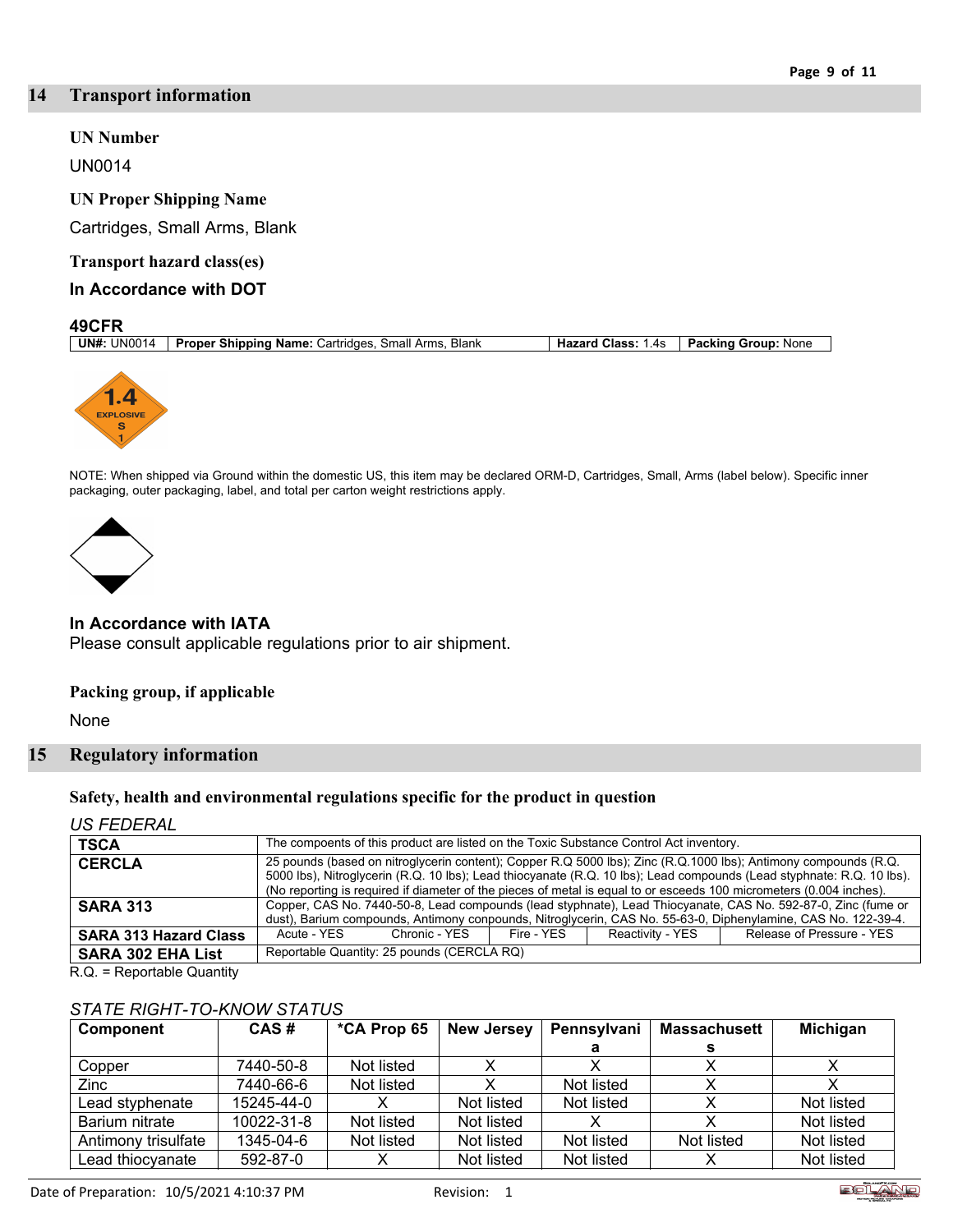**Page 10 of 11**

| Nitroglycerin  | $55 - 63 - 0$       |  |  | Not listed |
|----------------|---------------------|--|--|------------|
| Nitrocellulose | $-70-0$<br>9004-7   |  |  | Not listed |
| Diphenylamine  | 2-39-4<br>າດດ<br>__ |  |  | Not listed |

\* "WARNING: This product contains detectable amounts of a chemical(s) known to the State of California to cause cancer and/or birth defects or other reproductive harm."

OTHER: Wastes associated with the propellant portion of this productmay be considered RCRA Hazardous Wastes (40 CFR Part 261)(a) because it is listed (P081) due to Nitroglycerin content.

**Clean Air Act:** This material contains hazardous air pollutants (lead compounds). This material does not contain any Class 1 or Class 2 Ozone depletors.

**Clean Water Act:** Contains Priority Pollutants: copper, antimony, lead and zinc.

### *EUROPEAN REGULATIONS*

| <b>Hazard Classification</b> |
|------------------------------|
|                              |

| Danger Symbol:       | E              | <b>Explosive</b>                                                        |
|----------------------|----------------|-------------------------------------------------------------------------|
| <b>Risk Phrases:</b> | R <sub>2</sub> | Risk of explosion by shock, friction, fire or other sources of ignition |
| Safety Phrases:      | S2             | Keep out of reach of children                                           |

# *CANADIAN REGULATIONS*

**DSL Status:** The components of this product are on the Canadian DSL list or are exempt from reporting under the New Substances Notification Regulations.

**IDL:** Copper, Barium nitrate, Antimony compounds.

| Nitroglycerin (55-63-0)     |                                                                                                                         |
|-----------------------------|-------------------------------------------------------------------------------------------------------------------------|
|                             | Listed on the Canadian DSL (Domestic Substances List)                                                                   |
| <b>WHMIS Classification</b> | Note: Explosives are not regulated under WHMIS. They are subject to the<br>regulations of the Explosives Act of Canada. |

| Nitrocellulose (9004-70-0)  |                                                                                                                         |
|-----------------------------|-------------------------------------------------------------------------------------------------------------------------|
|                             | Listed on the Canadian DSL (Domestic Substances List)                                                                   |
| <b>WHMIS Classification</b> | Note: Explosives are not regulated under WHMIS. They are subject to the<br>regulations of the Explosives Act of Canada. |

| Diphenylamine (122-39-4)                                |                                                                                                  |  |
|---------------------------------------------------------|--------------------------------------------------------------------------------------------------|--|
| Listed on the Canadian DSL (Domestic Substances List)   |                                                                                                  |  |
| Listed on the Canadian IDL (Ingredient Disclosure List) |                                                                                                  |  |
| <b>IDL Concentration: 0.1%</b>                          |                                                                                                  |  |
| <b>WHMIS Classification</b>                             | Class D Division 1 Subdivision B - Toxic material causing immediate and serious<br>toxic effects |  |
|                                                         | Class D Division 2 Subdivision B - Toxic material causing othertoxic effects                     |  |

# **Urea (85-98-3)**

|                             | Listed on the Canadian DSL (Domestic Substances List)           |
|-----------------------------|-----------------------------------------------------------------|
| <b>WHMIS Classification</b> | Uncontrolled product according to WHMIS classification criteria |

# **Rosin (8050-097)**

| Listed on the Canadian DSL (Domestic Substances List) |                                                                              |  |
|-------------------------------------------------------|------------------------------------------------------------------------------|--|
| <b>WHMIS Classification</b>                           | Class D Division 2 Subdivision B - Toxic material causing othertoxic effects |  |